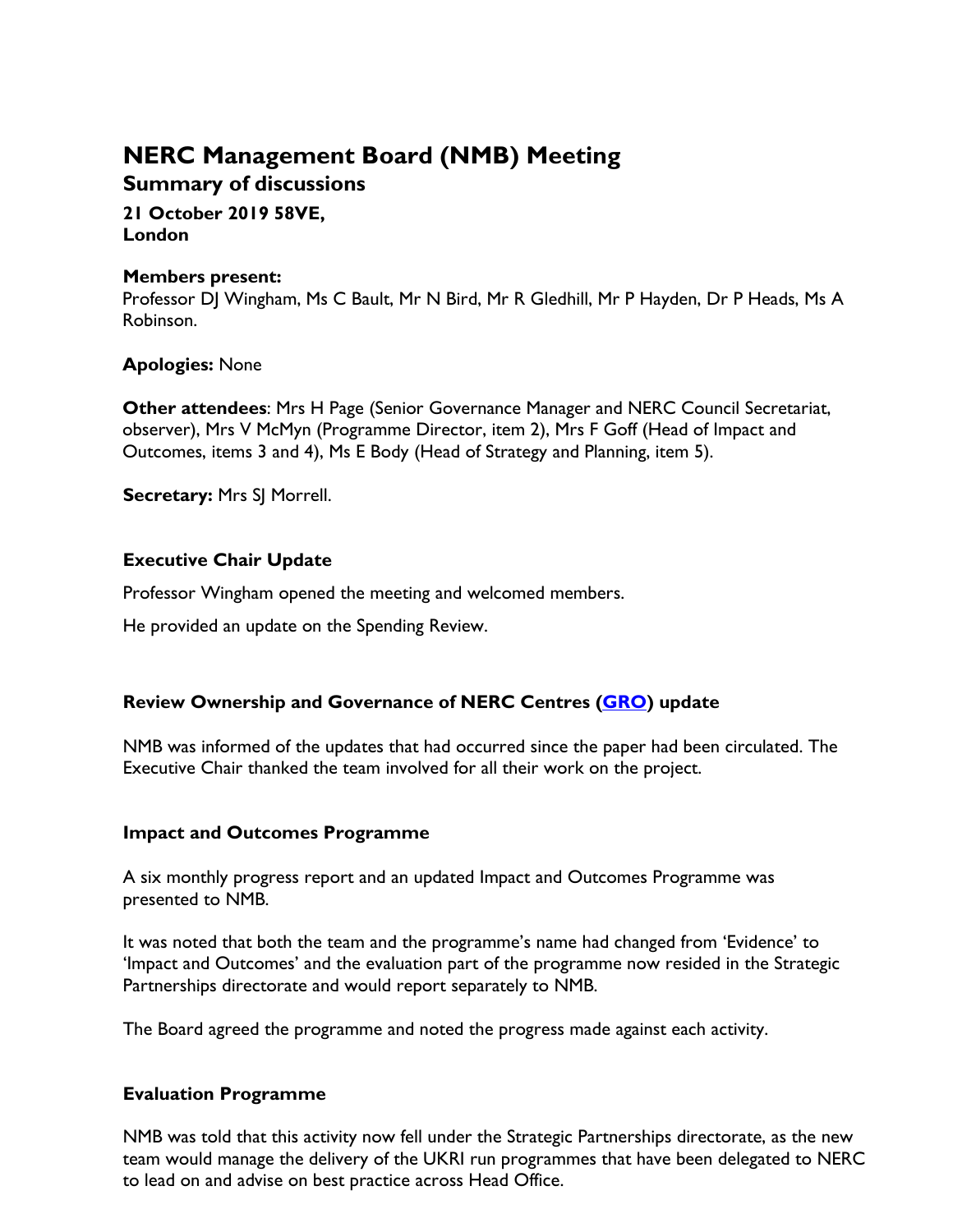It was acknowledged that some aspects of the current practice needed to be reformed. The proposed programme was agreed, but noted that a more fundamental review would be taken next time.

### **Head Office Plan – quarterly exception report**

An update was provided on the progress against the milestones identified in the Head Office Plan, following the quarterly review for the period July to September 2019. The Board reviewed the exceptions and provided updates.

### **Update on UKRI Sustainability Strategy**

NMB was advised that NERC is leading on the UKRI Sustainability Strategy. The paper provided an update on the Strategy and the next steps prior to a final proposal being submitted to the UKRI Board for approval in March 2020.

An external advisory board had been set up and met twice to review the strategy. One further meeting was planned to review the governance section.

A suggestion was made to engage employees with the strategy. Further comments from the Board would be sought offline.

#### **Reputational risk management policy and process**

The Board was informed that overall the process for reporting issues through to UKRI worked well. A couple of suggestions were made to ensure the processes were reinforced internally, particularly as part of the induction process for new starters and built into the funding gateway processes and decisions.

# **Approve NC Variant II for the NERC National Capability (NC) Variants to the UKRI T&Cs**

The Board approved the revisions to the paperwork.

#### **Annual Research Integrity Statement**

NMB was advised that NERC's zero return for 2018/19 would feed into the overall UKRI return. Some parts of the policy were still being developed, therefore the next report would contain further updates.

It was noted that UKRI were in the process of setting up a Research Integrity Committee, which would independently verify whether each organisation had followed the processes to investigate misconduct.